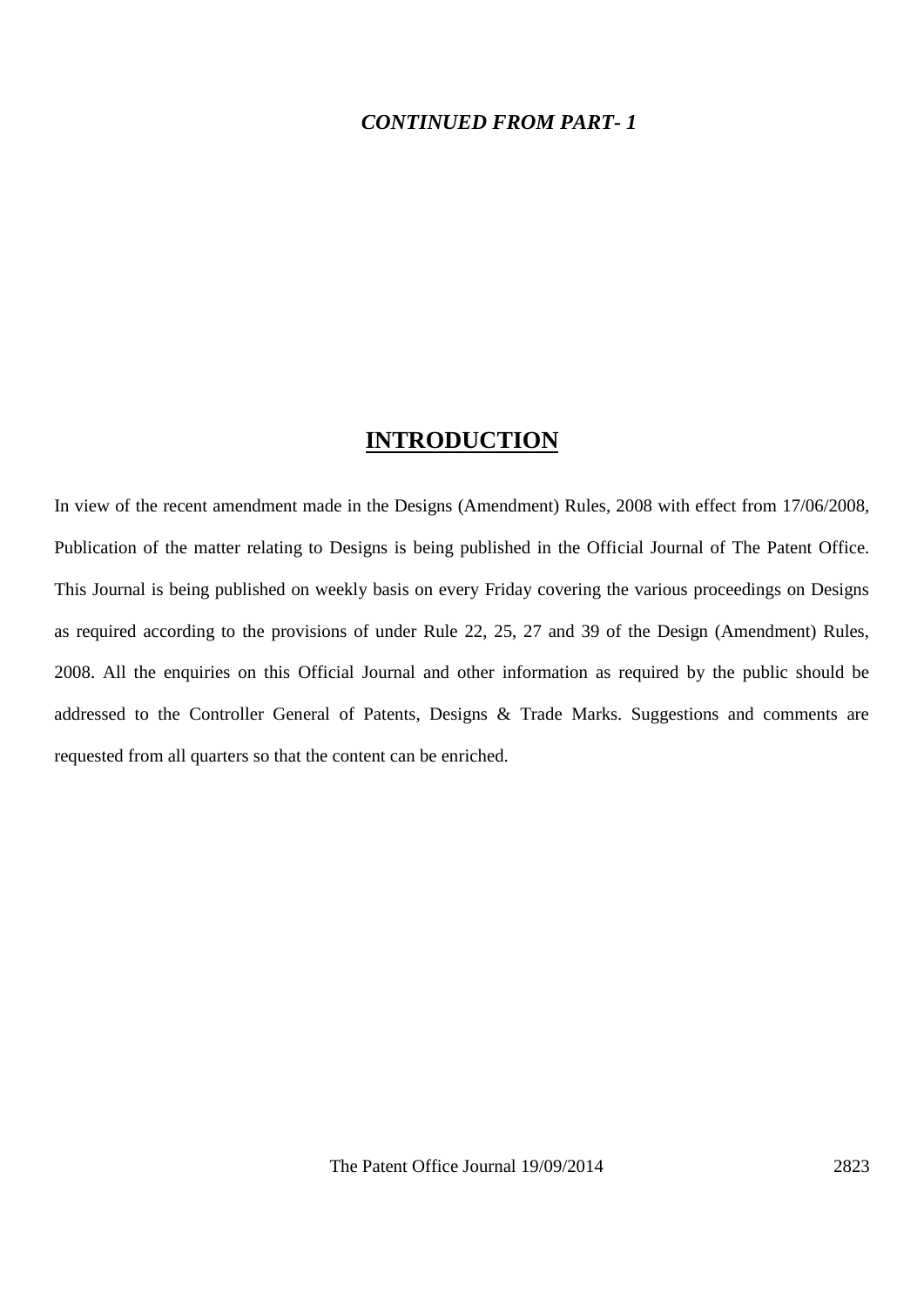## **Public Notice**

**Due to technical problem the O/O CGPDTM is unable to publish the publication of registered design u/s 7 of the Design Act, 2000 for this week (Journal no. 38 and date of publication 19/09/2014).**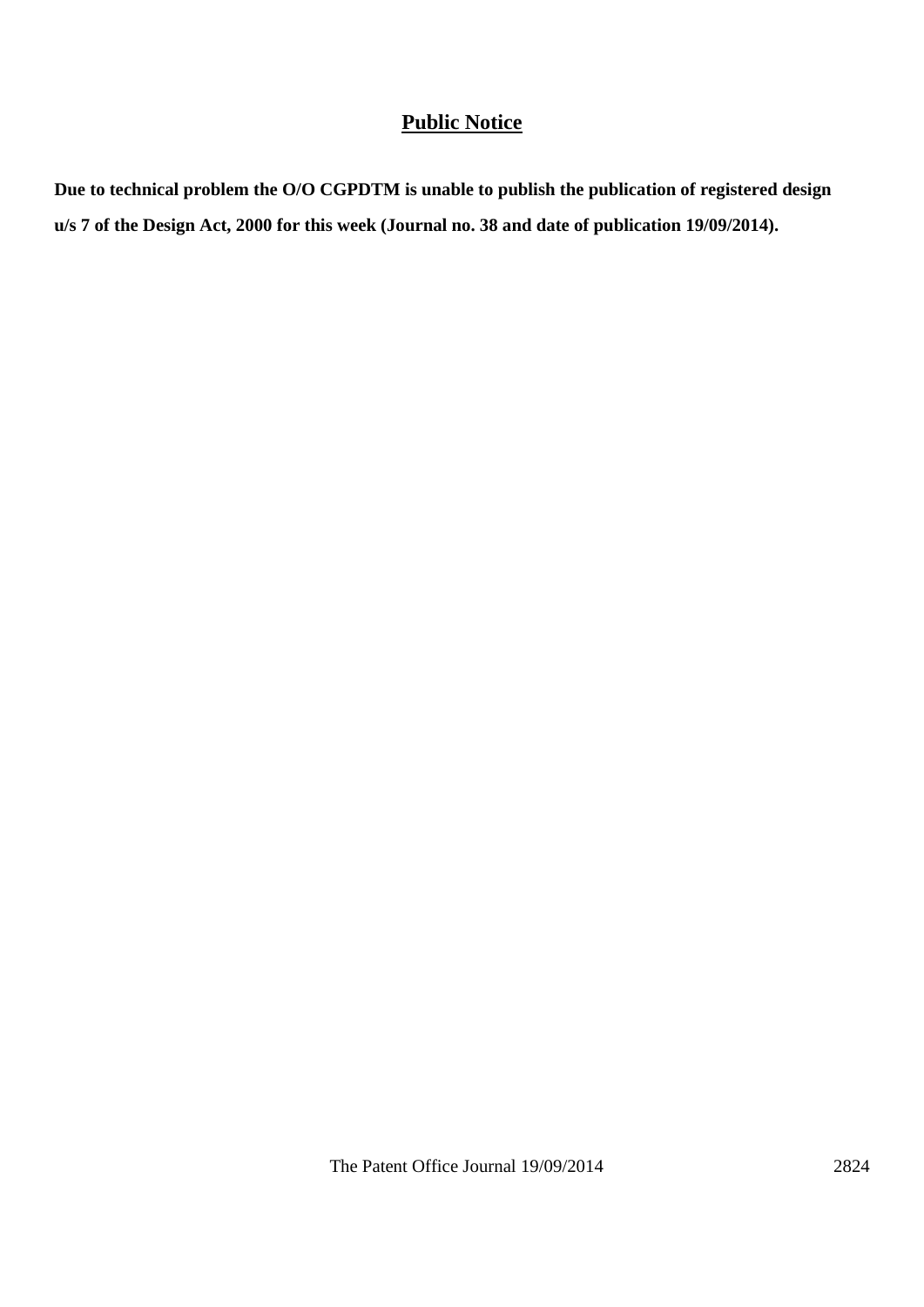### **THE DESIGNS ACT 2000 SECTION 30 DESIGN ASSIGNMENT**

**The Design stands in the name of DOMAINE DES BROIX SAS, SOCIETE PAR ACTIONS SIMPLIFIEE registered under the Designs Act, 2000 has been duly entered u/s 30 and Rule 37 in the Register of Designs in the name as follows:-**

| Design No. | Class   | <b>Name</b>                                                                                                                           |
|------------|---------|---------------------------------------------------------------------------------------------------------------------------------------|
| 225273     | $09-01$ | MIDWEST ENTERPRISES M. A RUSSIAN CORPORATION,<br>WHOSE ADDRESS IS LENINGRADSKOE SH. 67, 125445 MOSKOW,<br><b>FEDERATION OF RUSSIA</b> |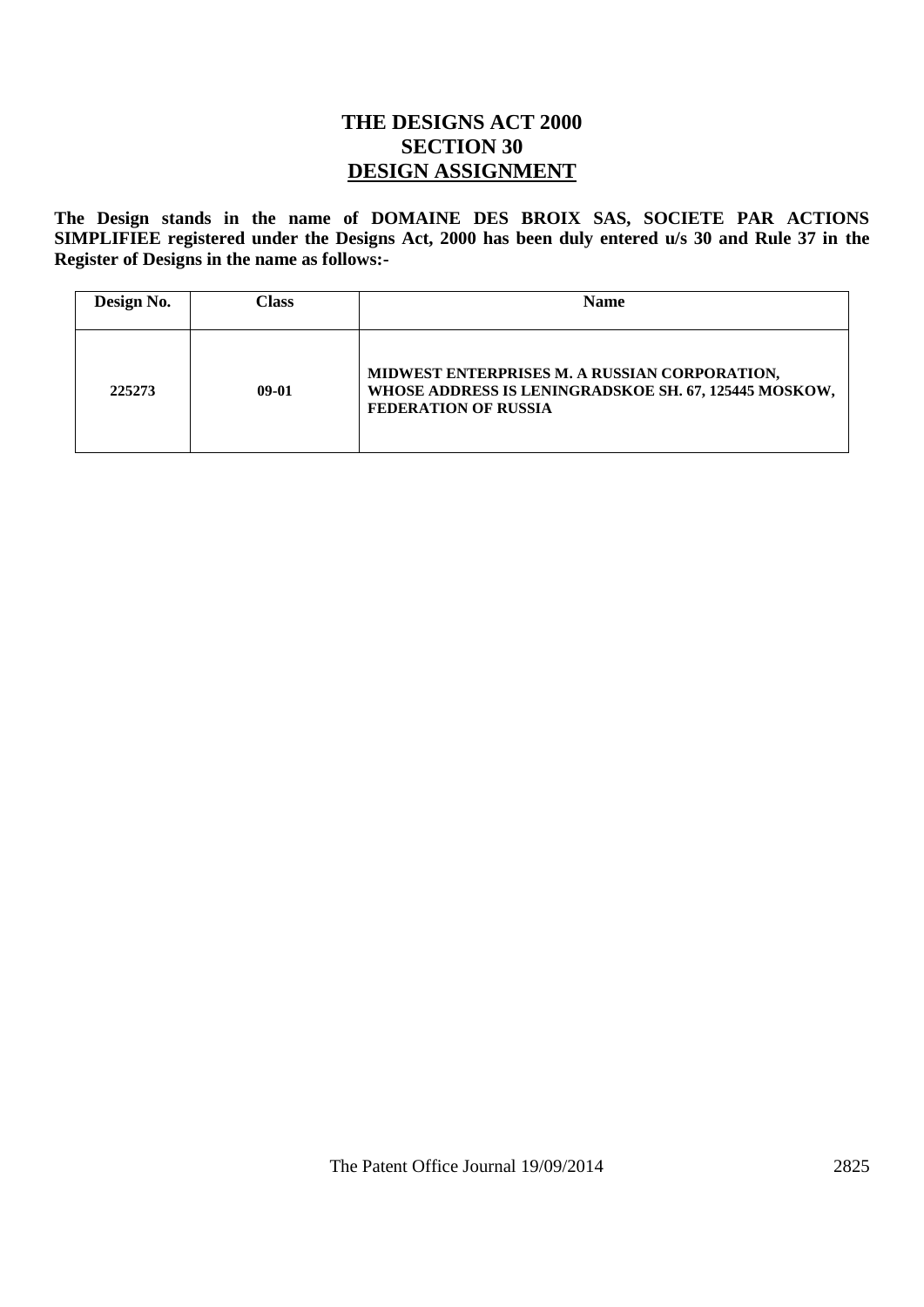#### **DESIGNS ACT 2000 (Under Section 31) RECTIFICATION OF REGISTER**

**M/s. Asahi Kasei Medical Co. Ltd, Japan and Nextier Corporation, Japan, filed a request on Form-17 dated 01/08/2014 through their agent K. Muthu Selvam of K & S Partners, Gurgaon, for the rectification of Register of Designs in respect of Regd. Design No. 238875 under section 31 of the Designs Act, 2000 in the Register of Designs is as follows:-**

| Design No. | <b>Entered Name of the Registered Proprietor</b> | <b>Changed to</b>                |
|------------|--------------------------------------------------|----------------------------------|
| 238875     | ASAHI KASEI KURARAY MEDICAL CO., LTD.            | ASAHI KASEI MEDICAL<br>CO., LTD. |

**Notice of opposition to the Rectification of Register of Designs may be given as per Rule 40 of the Designs Rules, 2001 as amended Design (Amendments) Rules, 2008.**